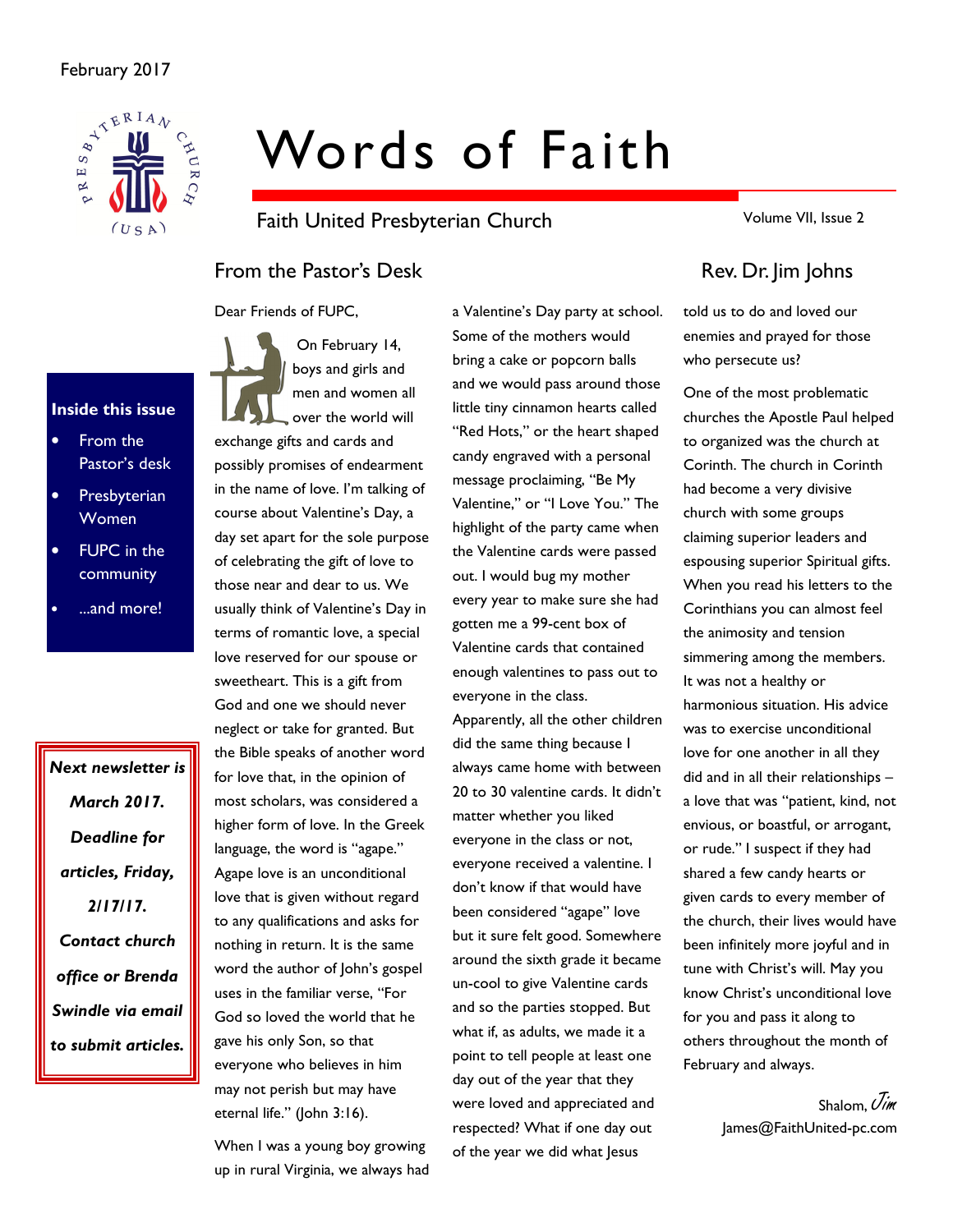# Presbyterian Women Mary Marxer

FUPC Women are into the new year of Bible study with "Who Is Jesus?" Books are available for \$10 in the office or at your circle meeting or from your circle leader.



Thursday Morning Circle-2nd Thursday, NEW TIME, 10 am at the church, Next meeting, 2/9.

Tuesday Evening Circle-3rd Tuesday, 7:00 pm in members homes. Next meeting, 1/21, Circle moderator, Irene Simpson.

The Starboard Stitchers will next meet on Tuesday, February 7 at 1:00 pm at the church. All are invited to come help them stuff fabric animals. These animals go to toddlers when they get their shots at the North Dallas Shared Ministries clinic.

# Outreach & Evangelism National Control of Mayne Saunders



Monthly Pancake Community Breakfast will be Feb. 11 from 8-10am. Join us and meet your neighbors and friends.

Sunday, February 5 is the "Souper Bowl of Caring" to help stop hunger. Vote for your favorite Super Bowl team with

# **Faith United Concert Series Concert Series Concert Series** David Pierce

### Sunday, February 26, 2 p.m. at Faith United. FUPC

invites you to a unique performance featuring music from four hands on two grand pianos. The eclectic program will include Taiwanese music, compositions with strong international

flavors, American pieces and other musical offerings sure to delight the ears. You will not want to miss this special concert, offered by two outstanding musical friends.

Mei-En Chou (Mabel) started playing the piano at age four. During her formative years she also played the trumpet, earning a bachelor's degree from the National Taiwan Normal University on the



Chiao-Ju Hung (Cherry, left) Mei-En Chou (Mabel-right)

instrument. She then earned a certificate as a music instructor, allowing her to teach in her homeland. Always eager to expand her musical horizons, Mabel came to Denton, Texas to pursue a master's degree in piano performance at UNT. During her years of study and performing in the metroplex, she played, accompanied and adjudicated many competitions and festivals in the North Texas area.

donations of money and/or food. Look for the pots and bowls in the Narthex area to donate. This year's donations will be given (equally) to North Dallas Shared Ministries and Metrocrest Services.



Ms. Chou is the Artist in Residence and Assistant Professor of Piano at Louisiana College in Pineville, LA, where she teaches college students, concertizes and is a member of numerous professional music organizations state-wide and nationally.

### Ms. Hung, Chiao-Ju, (Cherry) Piano

Also from Taiwan, Ms. Hung started piano lessons at the age of six, and attained the highest level of proficiency from the Royal Schools of Music by age eleven. Cherry studied in Duisburg, Germany with Prof. Wambach, and earned her bachelor's and master's degrees from National Taiwan Normal University. Her love of contemporary music is fueled by the challenges of interpretation new music offers

the performer. She is a music instructor in Taipei and currently teaches piano at several studios.

Please invite your neighbors, friends, colleagues and anyone that loves & enjoys music to attend this recital. The performance will have one brief intermission. There will be a reception for the artists following the hour & a half program. You will not be disappointed!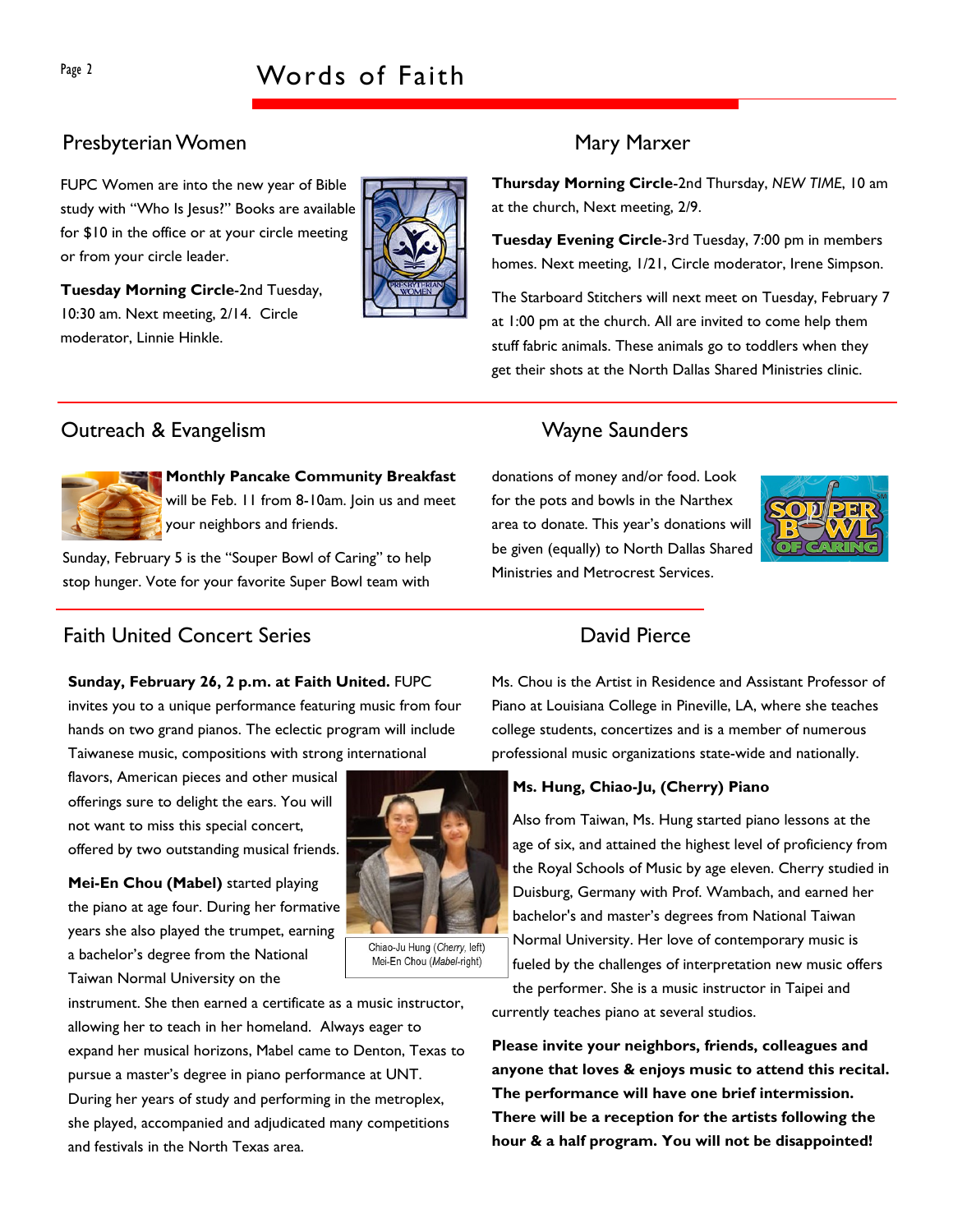# Happy Birthday!

#### February 3

Angela Penfold

### February 5

Lorna Acker

# Prayer Concerns

## Prayers for:

- Oscar Bennedsen
- Dale Durcholz
- **Elizabeth Hendricks**
- Roger Jones
- Ray Kirchmeyer (David's brother)
- **Lilas Kinch**
- Sugie Maxfield
- Sherrard Family
- Alan Swope

# February 8

- ※ Jack Walden
- February 15
- Chuck Acker
	- Dick Smith

Rehab/At Home: Earl Blackney

**Betty Van** 

Bobbie & J.R. Jones Margaret Jones Henry Knight **Betty Laney** Joanne McKnight Anne Mobley Wanda Mosher **Freddie Simmons** 

# February 16

 Kurt Booth February 25

Betty Van

# February 28

John Marxer

Hubert Laney

Jacob West

# Directory Updates

Please remember to notify the church office if your information changes.

## Kathleen Ferguson

6361 Alexandri Circle Carlsbad, CA 92011 Email: kathleenmay6@gmail.com

# Ben & Lauren Hinely

Emily, Sabrina, John 2343 Cedar Mill Drive SW Conyers, GA 30094 Ben cell: 404-771-5338 Lauren cell: 404-401-7483 Ben email: mailong1987@gmail.com Lauren email: grovelau77@gmail.com





The Weekly Bible Study led by Rich Lewis will continue their study of the Gospel of John. Meets in Double Classroom #4 at 9:30.

The Searchers class continues to meet at 9:30 in the Library/Resource Room.

# Notes & News from the Pews



## Dear FUPC,

Thank you from the bottom of our hearts for your outpouring of generous support, and for your continued prayers, as we begin to recover from the wildfires in Gatlinburg.

Your faith and your action are giving us strength! We wish you all a richly blessed new year.

Gratefully, Anne Turner (Lois Duell's neice)

## Dear FUPC,

Thank you all so much for all of your loving kindness to our expanding family during our short stay with you. We have enjoyed not only being members with you but being part of your family. We will think of you fondly and hope we find a church at least half as good as you guys have been to us. Emily will miss speaking to all of you. Sabrina will miss giving you her shy smiles. And John will miss flirting with you all. The church blessed us greatly in our time of need, and we will never forget you.

Ben, Lauren, Emily, Sabrina, and John Hinely